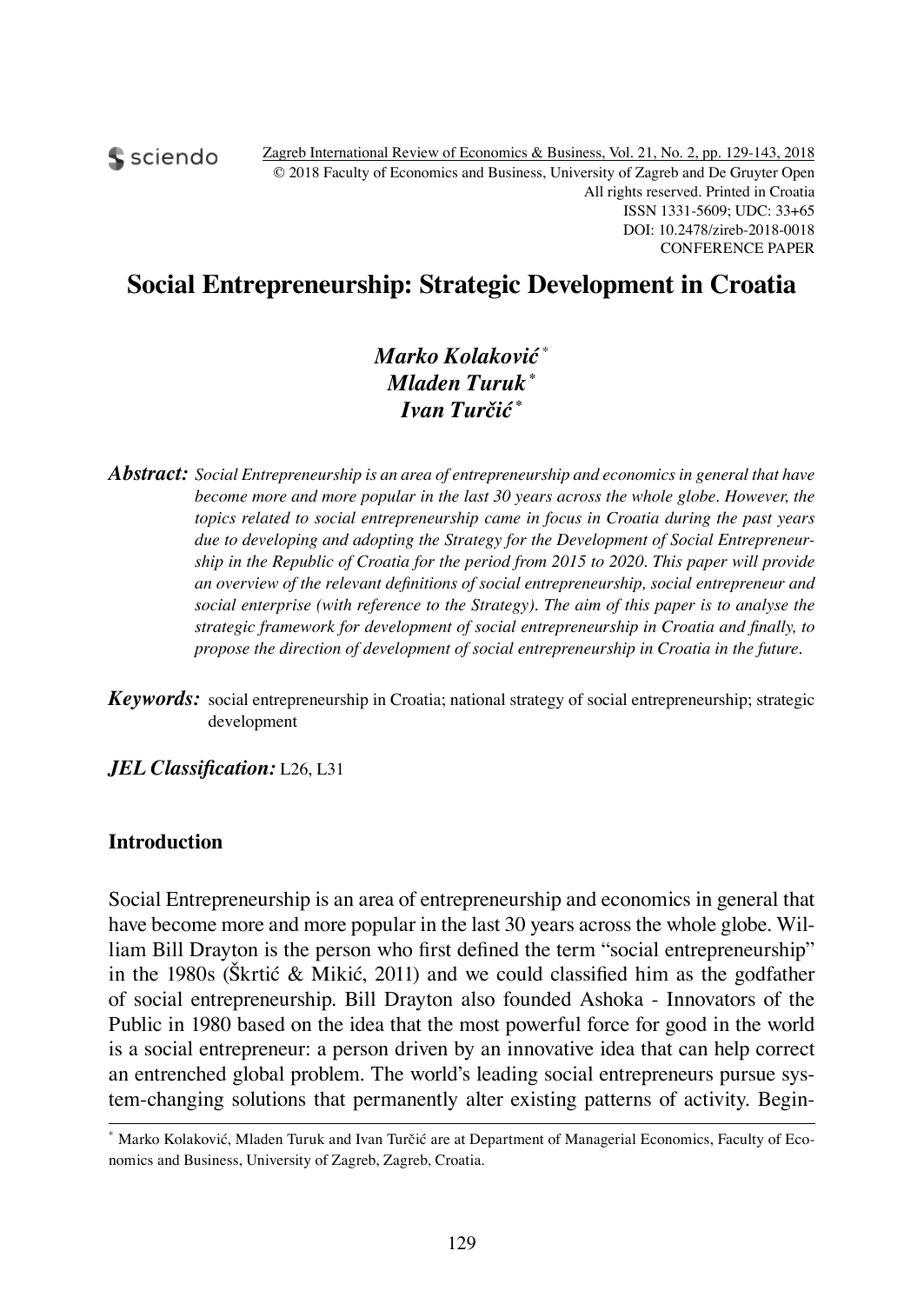ning in India in 1981, Ashoka started identifying and supporting the world's leading social entrepreneurs who have ideas for far-reaching social change. It started by first distilling their unique qualities and pioneering a rigorous global system for vetting and electing them to the Ashoka Fellowship. Ashoka today has 3,300 fellows and alumni working in 93 countries (Ashoka).

Along with the aforementioned Drayton, the most famous social entrepreneur is certainly Muhammad Yunus who with Grameen Bank received the Nobel Peace Prize in 2006. (Yunus *et al*., 2010) Yunus launched the Grameen Bank with a core mission of encouraging the poorest people in the world to get out from the vicious cycle of poverty by providing them with access to financial services - microcredit. Banks in the traditional system have been reluctant to lend money to anyone unable to give some form or other of security. Traditional banks have reluctant to lend money to anyone unable to present some collateral. Grameen Bank, on the other side, works on the principle and believe that even the poorest people can get along with own financial affairs and escape from poverty. The Bank would help poor people by providing them the loan and giving some basic education about how to manage personal finance (Bayulgen, 2008, Nobel Prize).

In the Republic of Croatia, interest for social entrepreneurship has increased in last decade but unfortunately, there was a lack of institutional support from government to create the national strategy for development of social entrepreneurship. Despite some legal forms in Croatian national legislation that enable to establish enterprises with social activities, there is currently no specific law for defining or regulating social enterprise in Croatia. However, in 2015, social entrepreneurship came in focus due to developing and adopting the Strategy for the Development of Social Entrepreneurship in the Republic of Croatia for the period from 2015 to 2020 whose aim is to give a new massive impulse for developing strategic and financial framework for social enterprises.

This paper will provide an overview of the relevant definitions of social entrepreneurship, social entrepreneur and social enterprise (with reference to the Strategy). The aim of this paper is to analyse the strategic framework for development of social entrepreneurship in Croatia and finally, to propose the direction of development of social entrepreneurship in Croatia in the future.

#### **The Definition of Social Entrepreneurship**

As it was already mentioned in the introduction social entrepreneurship is term that has appeared in the 1980s. Although more than 30 years have passed since then, there is still no unique definition of social entrepreneurship that would satisfy all involved parties. Despite the various definitions and its meanings, the link to all definition is social mission. That social mission encourages social entrepreneurs to a social acting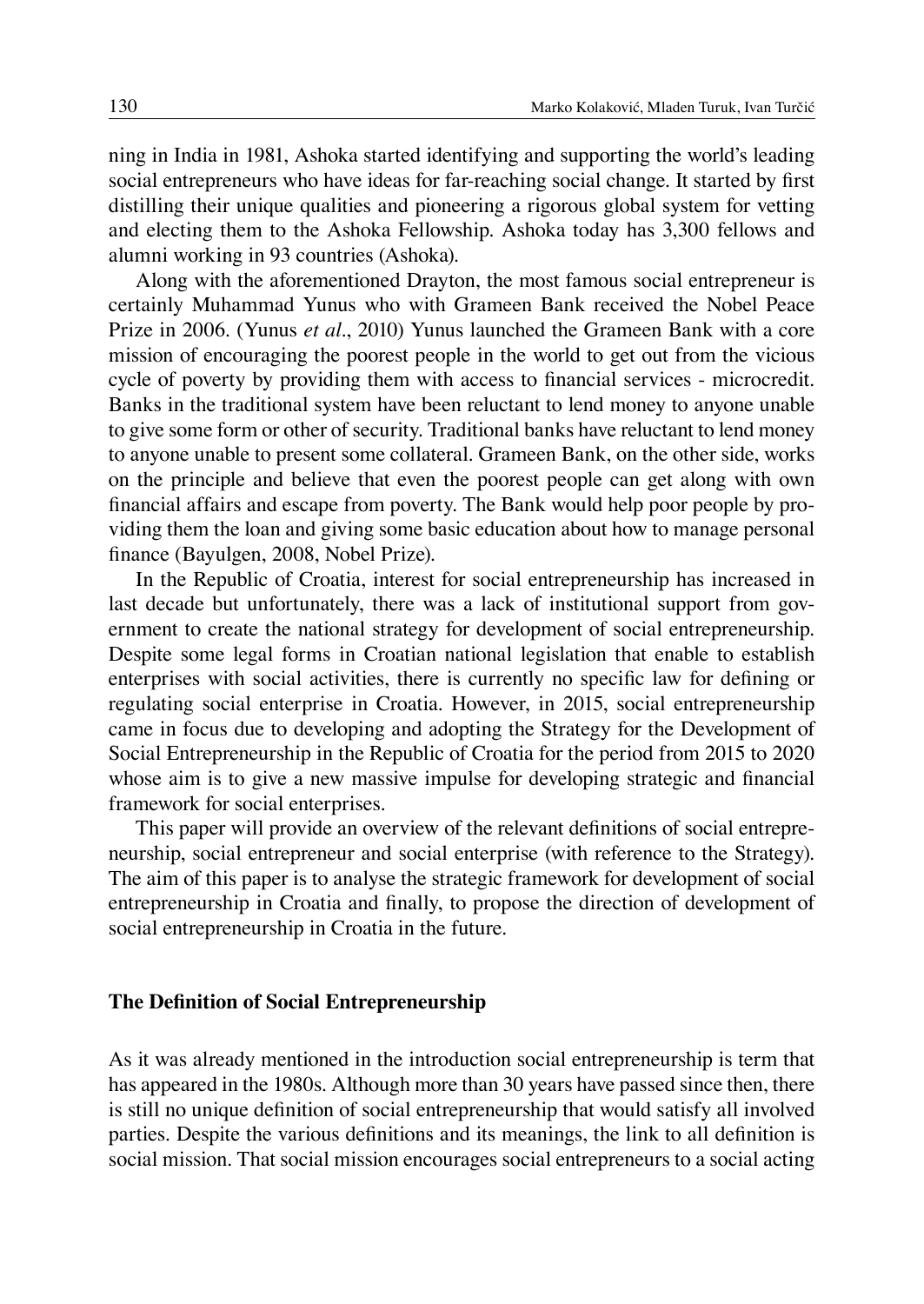on community and starting a social venture (Urbano *et al.,* 2017.; Leadbeater 1997). According to Bornstein & Davis (2010), the most widely cited definition was offered by Greg Dees, who is often referred to as the father of social entrepreneurship education. Dees (2001; 4) attributed to social entrepreneurs a task to "play the role of change agents in the social sector, by:

- a) Adopting a mission to create and sustain social value (not just private value),
- b) Recognizing and relentlessly pursuing new opportunities to serve that mission,
- c) Engaging in a process of continuous innovation, adaptation, and learning,
- d) Acting boldly without being limited by resources currently in hand, and
- e) Exhibiting a heightened sense of accountability to the constituencies served and for the outcomes created."

Social entrepreneurs, he explains, create public value, pursue new opportunities, innovate and adapt, act boldly, leverage resources they do not control, and exhibit a strong sense of accountability (Bornstein & Davis 2010).

Fowler (2000; 649) argues that "social entrepreneurship is the creation of viable (socio-) economic structures, relations, institutions, organisations and practices that yield and sustain social benefits" while Lasprogata  $\&$  Cotten (2003; 69) believe that term social entrepreneurship stands for "non-profit organizations that apply entrepreneurial strategies to sustain themselves financially while having a greater impact on their social mission." Weerawardena & Mort (2006; 25) likewise argue that social entrepreneurship occurs in not-for-profit organisation in "context aimed at delivering social value through the exploitation of perceived opportunities". On the other side Austin, Stevenson & Wei-Skillern (2006; 2) present social entrepreneurship "as innovative, social value creating activity that can occur within or across the non-profit, business, or government sectors." Nicholls also describes social entrepreneurship phenomenon more broadly (2006; 5); "social entrepreneurship represents an umbrella term for a considerable range of innovative and dynamic international praxis and discourse in the social and environmental sector." Mair & Marti (2006; 37) define social entrepreneurship as a process "involving the innovative use and combination of resources to pursue opportunities to catalyse social change and/or address social needs."

Peredo & McLean (2006; 64) argue that social entrepreneurship is "exercised where some person or group: (1) aim(s) at creating social value, either exclusively or at least in some prominent way; (2) show(s) a capacity to recognize and take advantage of opportunities to create that value ("envision"); (3) employ(s) innovation, ranging from outright invention to adapting someone else's novelty, in creating and/ or distributing social value; (4) is/are willing to accept an above-average degree of risk in creating and disseminating social value; and (5) is/are unusually resourceful in being relatively undaunted by scarce assets in pursuing their social venture".

Zahra, Gedajlovic, Neubaum & Shulman (2009; 522) claim that social entrepreneurship "encompasses the activities and processes undertaken to discover, define,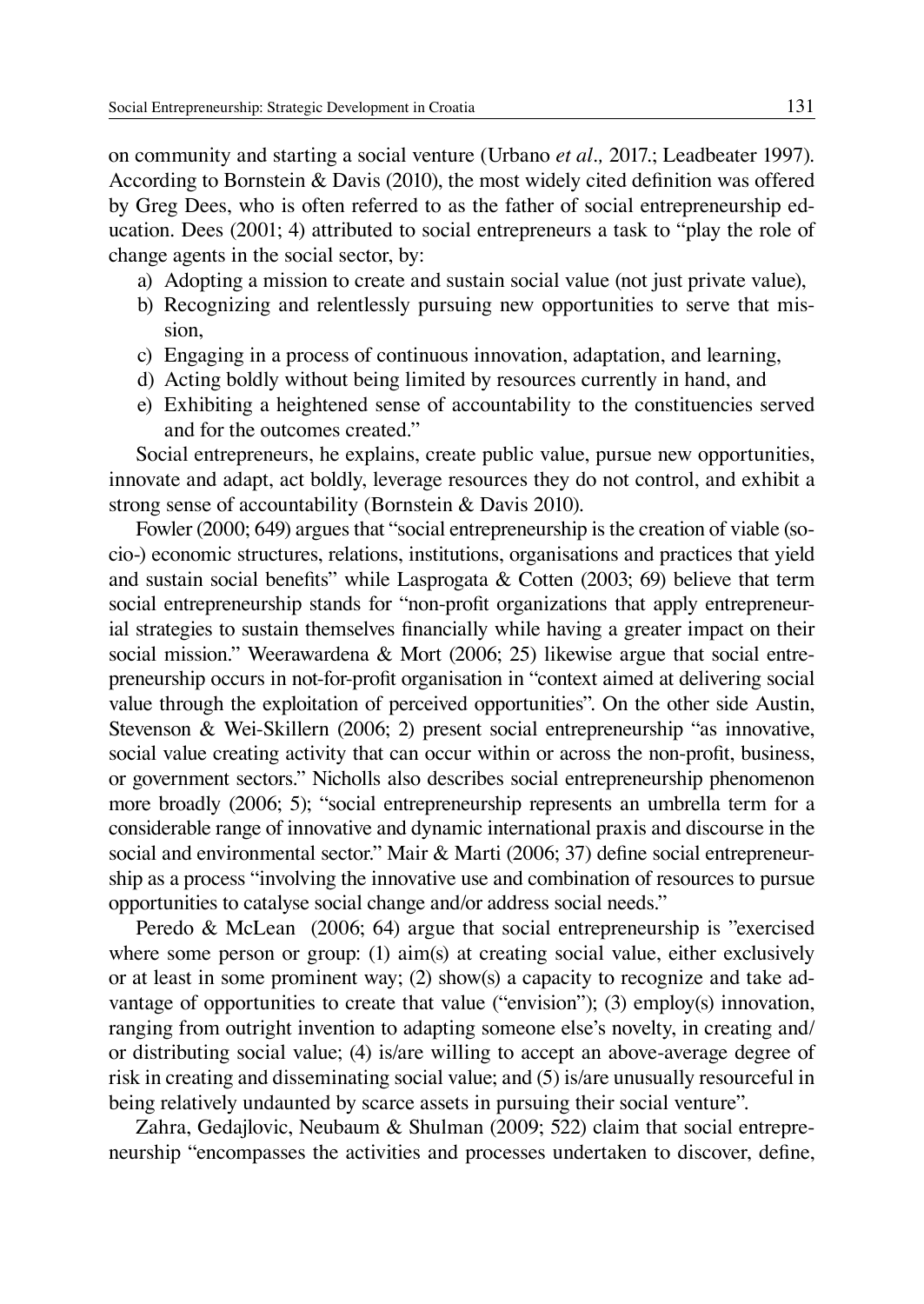and exploit opportunities in order to enhance social wealth by creating new ventures or managing existing organizations in an innovative manner". Bacq  $\&$  Janssen (2011; 376) define social entrepreneurship as "the process of identifying, evaluating and exploiting opportunities aiming at social value creation by means of commercial, market-based activities and of the use of a wide range of resources". Choi & Majumdar (2014; 372) emphasize that entrepreneurship should be conceptualized as cluster concept. "Conceptualizing social entrepreneurship as a cluster concept implies that social entrepreneurship is a representation of the combined quality of certain sub-concepts, i.e., social value creation, the social entrepreneur, the SE organization, market orientation, and social innovation". Above presented definitions and descriptions of social entrepreneurship were found in the literature from the most relevant representatives of the academic community with an interest in social entrepreneurship. It is obvious that there is no consensus in defining social entrepreneurship and especially its boundaries.

Numerous organizations in the world have also recognized the phenomenon of social entrepreneurship and they bring their own definition of the term. For an instance, the Organisation for Economic Co-operation and Development (OECD, 2010; 188) defines social entrepreneurship "as entrepreneurship that aims to provide innovative solutions to unsolved social problems. Therefore it often goes hand in hand with social innovation processes, aimed at improving people's lives by promoting social changes". Schwab Foundation (2005) emphasizes that social entrepreneurship "is about applying practical, innovative and sustainable approaches to benefit society in general, with an emphasis on those who are marginalized and poor. A term that captures a unique approach to economic and social problems, an approach that cuts across sectors and disciplines grounded in certain values and processes that are common to each social entrepreneur, independent of whether his/ her area of focus has been education, health, welfare reform, human rights, workers' rights, environment, economic development, agriculture, etc., or whether the organizations they set up are non-profit or for-profit entities."

When we are talking about the official definition of social entrepreneurship in the Republic of Croatia, it did not exist until 2015. Government of the Republic of Croatia in 2015 adopted the Strategy for the Development of Social Entrepreneurship in the Republic of Croatia for the period from 2015 to 2020. This Strategy is bringing the official definition of social entrepreneurship that is implemented in national strategic document for the first time. The Strategy (Government of the Republic of Croatia 2015; 7) defines social entrepreneurship as "a business based on the principles of social, environmental and economic sustainability, in which generated profit is entirely or largely reinvested for the benefit of the community." The definition is based on the triple bottom line (Slaper & Hall,  $2011$ ) – the accounting framework that incorporates three dimensions of performance and sustainability: social, environmental (or ecological) and financial (or business) and on reinvesting the generated profit from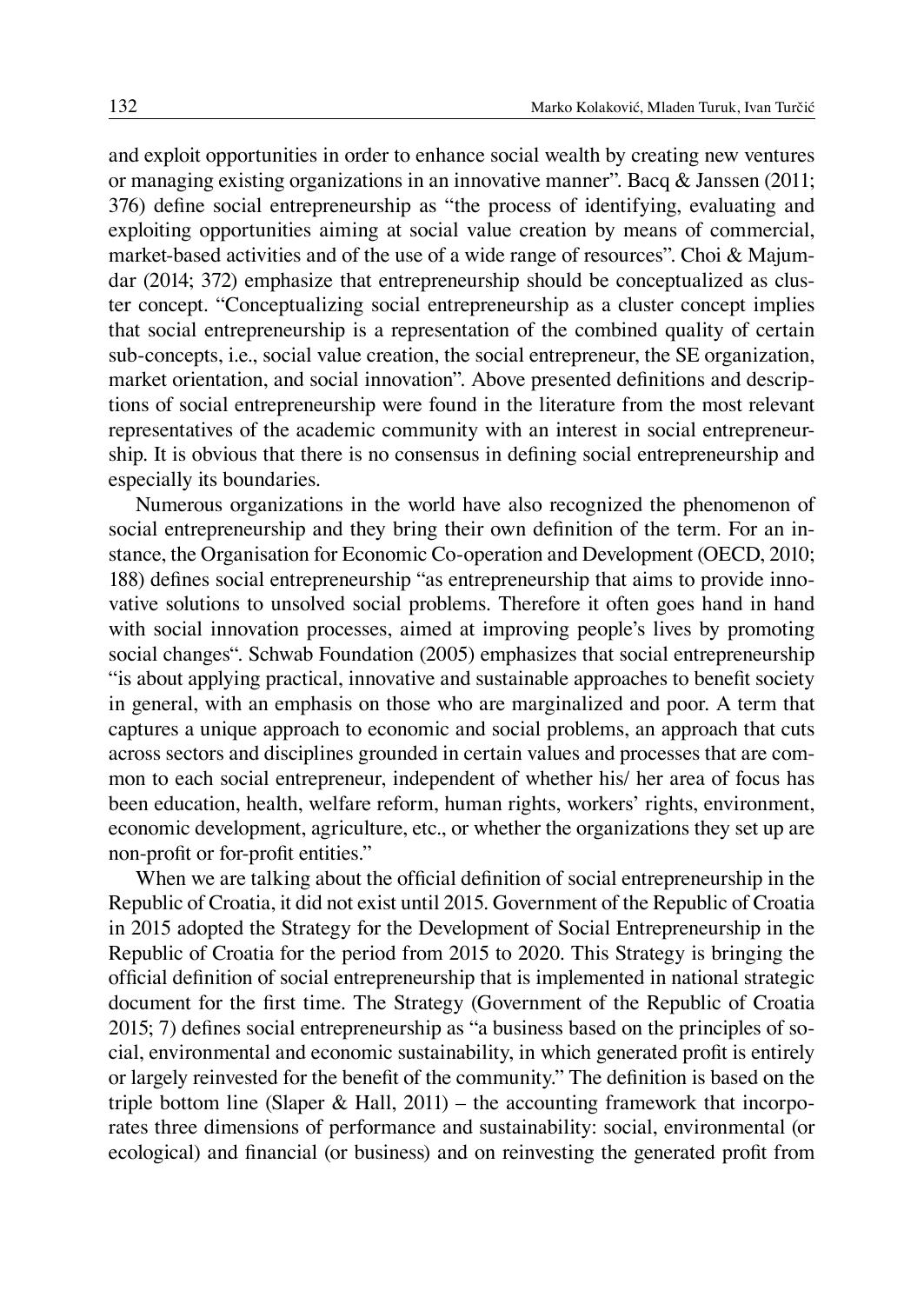socio-entrepreneurial activity in further accomplishing a social mission. Furthermore, definition is also in compliance with the European Commission and its Social Business Initiative  $(2011; 2)$  in which social enterprise is defined  $\alpha$  as an operator in the social economy whose main objective is to have a social impact rather than make a profit for their owners or shareholders. It operates by providing goods and services for the market in an entrepreneurial and innovative fashion and uses its profits primarily to achieve social objectives. It is managed in an open and responsible manner and, in particular, involve employees, consumers and stakeholders affected by its commercial activities." The concept of social enterpeneurship in Croatia is defined more broadly due to the lack of implicit definition of sector (non-profit, business, or government sector) where social entrepreneurship may occurs. The Strategy is also providing the nine criteria for defining social entrepreneurs in Croatia and it is important to analyse criteria and definition together due to their connection. Therefore, criteria will be listed and analyse in the next part of this paper.

#### **Defining of Social Entrepreneur and Types of Social Entrepreneur**

The main distinction between social and traditional entrepreneur is the purpose – what is the main goal for entrepreneur. While a traditional entrepreneur wants to maximize profit or owner's wealth, a social entrepreneur is aimed to maximize some form of social impact. Both types of entrepreneurs are facing some problems during their entrepreneurial activity but social entrepreneurship is often more challenging due to tackling the problems for which market solutions have not yet been demonstrated (Bornstein & Davis 2010).

Abu-Saifan (2012; 25) argue that social entrepreneur is "a mission-driven individual who uses a set of entrepreneurial behaviours to deliver a social value to the less privileged, all through an entrepreneurially oriented entity that is financially independent, self-sufficient, or sustainable." His definition merges four features that distinguish social entrepreneur from other form of entrepreneurs. Social entrepreneurs: "a) are mission-driven. They are dedicated to serve their mission of delivering a social value to the underserved; b) act entrepreneurially through a combination of characteristics that set them apart from other types of entrepreneurs (see Table 1); c) act within entrepreneurially oriented organizations that have a strong culture of innovation and openness; d) act within financially independent organizations that plan and execute earned-income strategies. The objective is to deliver the intended social value while remaining financially self-sufficient."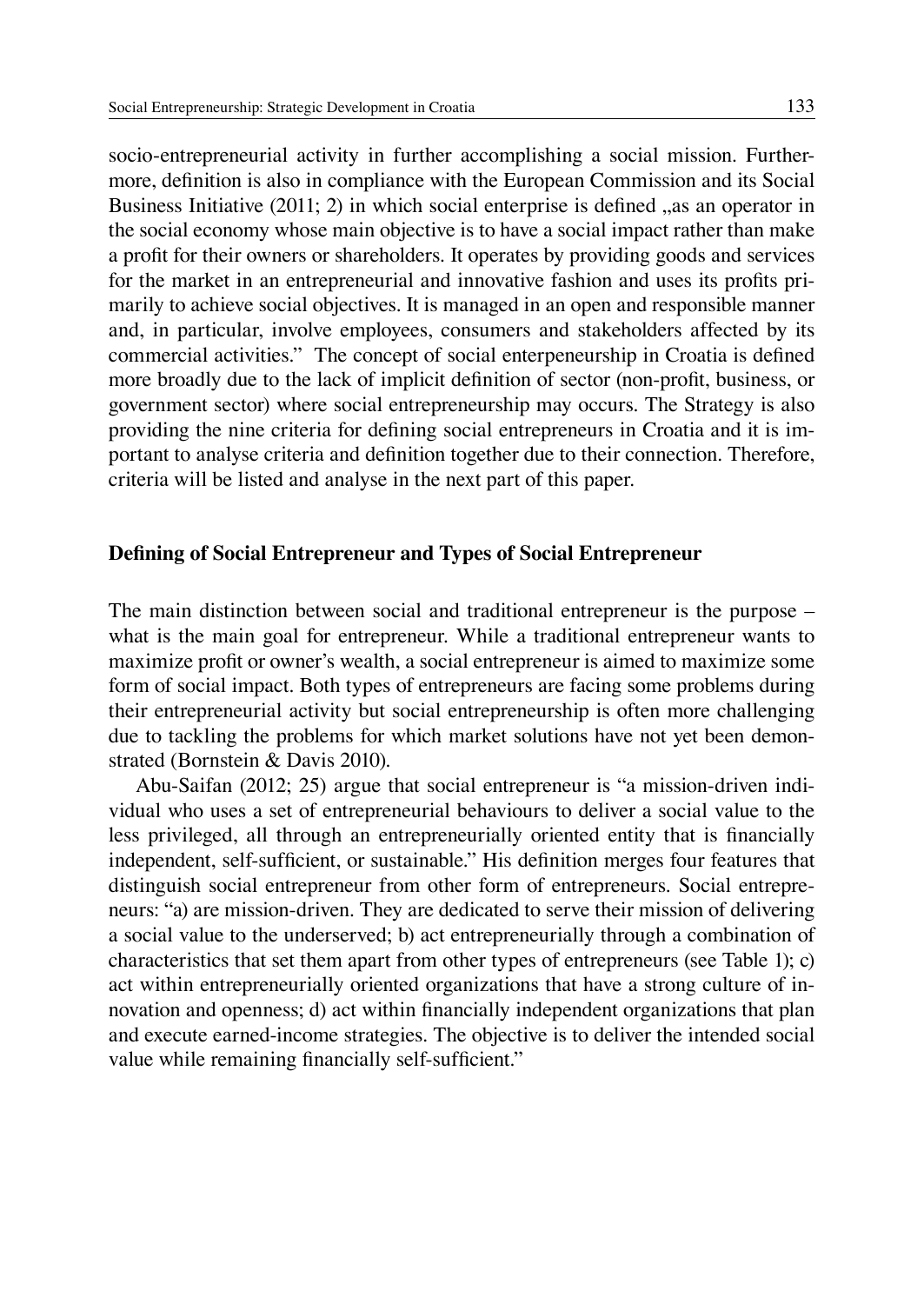| Table 1: Unique and common characteristics of profit-oriented entrepreneurs and so- |  |  |
|-------------------------------------------------------------------------------------|--|--|
| cial entrepreneurs                                                                  |  |  |

| Unique characteristics of the profit-<br>oriented entrepreneur | Characteristics common to both<br>types | Unique characteristics of the social<br>entrepreneur |  |
|----------------------------------------------------------------|-----------------------------------------|------------------------------------------------------|--|
| • High achiever                                                | $\blacksquare$ Innovator                | Mission leader                                       |  |
| $\blacksquare$ Risk bearer                                     | • Dedicated                             | • Emotionally charged                                |  |
| $\blacksquare$ Organizer                                       | • Initiative taker                      | • Change agent                                       |  |
| • Strategic thinker                                            | • Leader                                | • Opinion leader                                     |  |
| • Value creator                                                | • Opportunity alert                     | Social value creator                                 |  |
| • Holistic                                                     | • Persistent                            | • Socially alert                                     |  |
| • Arbitrageur                                                  | • Committed                             | • Manager                                            |  |
|                                                                |                                         | Visionary<br>٠                                       |  |
|                                                                |                                         | Highly accountable                                   |  |

Source: Abu-Saifan (2012)

As it can be seen from the above table both social and profit-oriented entrepreneurs have some similar characteristics: both types of entrepreneurs require commitment, initiative, dedication, leadership and persistence. Their character and ability for business administration are notably similar with the difference in their primary objectives and goals.

There are numerous classifications of social entrepreneurs in the literature, but certainly the most cited typology of social entrepreneurs is from Zahra *et al.* (2009). Zahra *et al.* provided classification of social entrepreneurs in three major types: social bricoleur, social constructionist and social engineer derived from theory of Hayek, Kirzner & Schumpeter.

#### *Social Bricoleur*

The first type of social entrepreneurship, which Zahra *et al.* labelled the social bricoleur, draws on Hayek's view of entrepreneurship as a largely localized undertaking (Smith & Stevens 2010, according to Hayek 1945). Social bricoleur is type of social entrepreneur focused on acting towards the local community and solving social issues and satisfying needs of the local community. His scale of acting is small and local in scope although this is an advantage due to quick time of respond and ability of detecting local problems. The main difference from other types of social entrepreneurs is that social bricoleur does not depend on numerous external or specialized resources for achieving their goals and objectives. Therefore, he just relies on readily available resources and improvisation which is a major cause that prevents social bricoleurs from providing massive impact on society and addressing larger needs (Zahra *et al.,* 2009.). Di Domenico *et al.* (2010; 698) developed a conceptual framework of social bricolage in the context of social entrepreneurship. Their proposed principles and processes of social bricolage are: "a) making do with limited resources available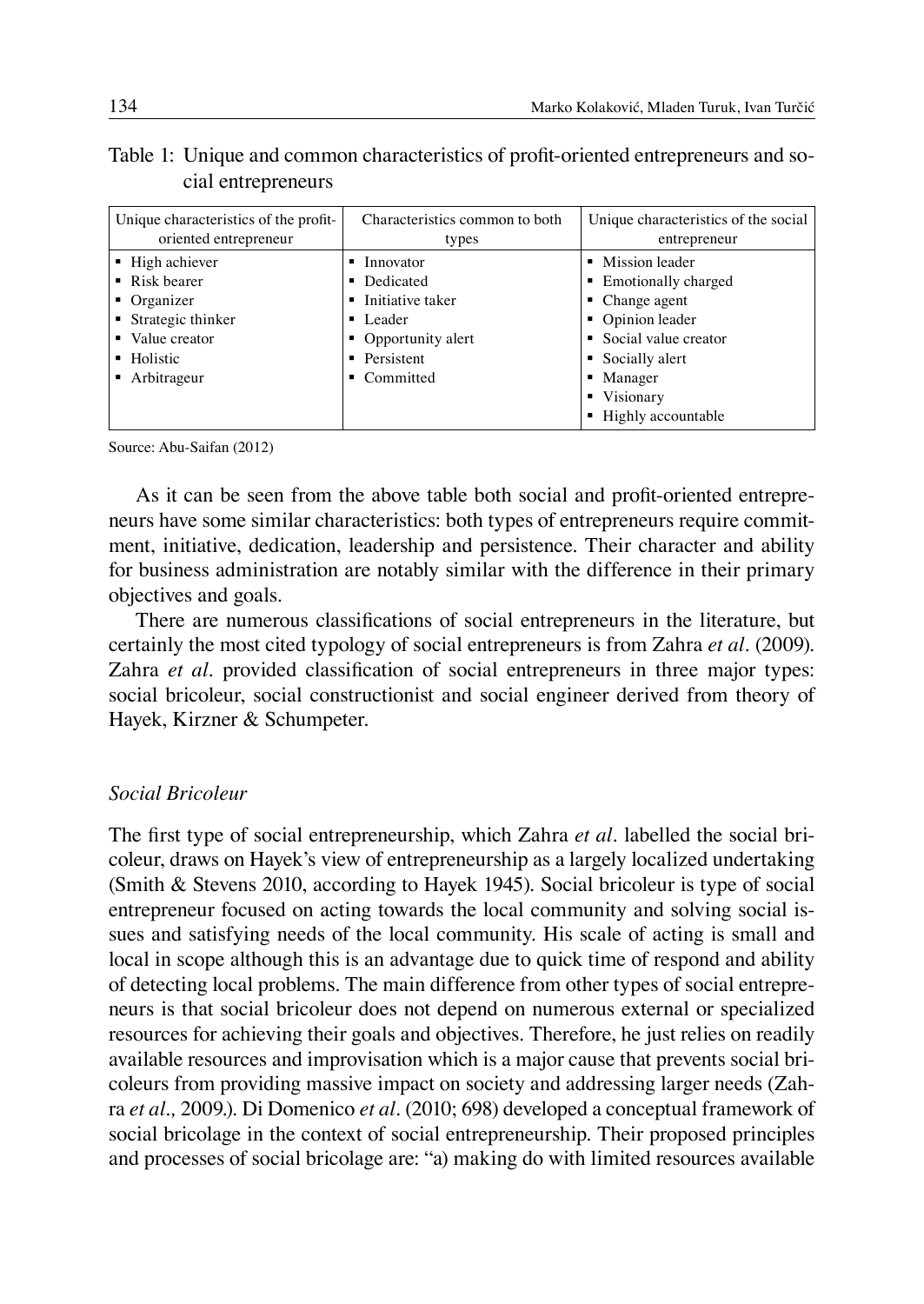and creating something from nothing for a social end; b) refusal to be constrained by limitations imposed by pervading environmental constraints in pursuit of social goal c) improvisation to enable active pursuit of social purpose; d) creation of social value; e) stakeholder participation; f) persuasion of other significant actors to leverage acquisition of new resources and support".

#### *Social Constructionist*

Theoretical inspiration for social constructionist came from Krizner. Sunley and Pinch (2012; 116, according to Zahra *et al.,* 2009) argue that some social entrepreneur could move from local social bricoleur to  $\alpha$ , a constructionist position that produces broader social reforms and ventures that can be scaled up and transferred across localities". The needs that social constructionists identify and seek are usually aimed on creating social wealth. Social constructionists also "build, launch and operate ventures which tackle those social needs that are inadequately addressed by existing institutions, businesses, NGOs and government agencies" (Zahra *et al.,* 2009; 525). The major advantage of this type of social entrepreneur is solution that could be applicable and expandable to solve an issues occurring in different contexts (Smith & Stevens 2010).

#### *Social Engineer*

Third type of social entrepreneur is inspired by Schumpeter and it is called social engineer. Social engineers are entrepreneurs who identify and tackle systematic problem within the social systems and structures and address them by providing revolutionary solutions and changing whole society. They want to replace existing national, transnational and global institutions with more social efficient ones and that is the reason why they are often seen as a threat from establish institutions. Their scale of acting is very large that is national to international in scope and which seeks to create durable structures that will challenge existing order (Zahra *et al.,* 2009). Wulleman & Hudon (2016) point out that social engineers are playing the main role in process of social change, reshaping established institutions from outside of the existing system. The example of social engineer is one of the most famous social entrepreneurs, aforementioned Muhammad Yunus (Zahra *et al.,* 2009; Smith & Stevens 2010).

#### **The Strategic Development of Social Entrepreneurship in Croatia**

As it was already mentioned, social entrepreneurship came in focus in Croatia due to developing and adopting the Strategy for the Development of Social Entrepreneur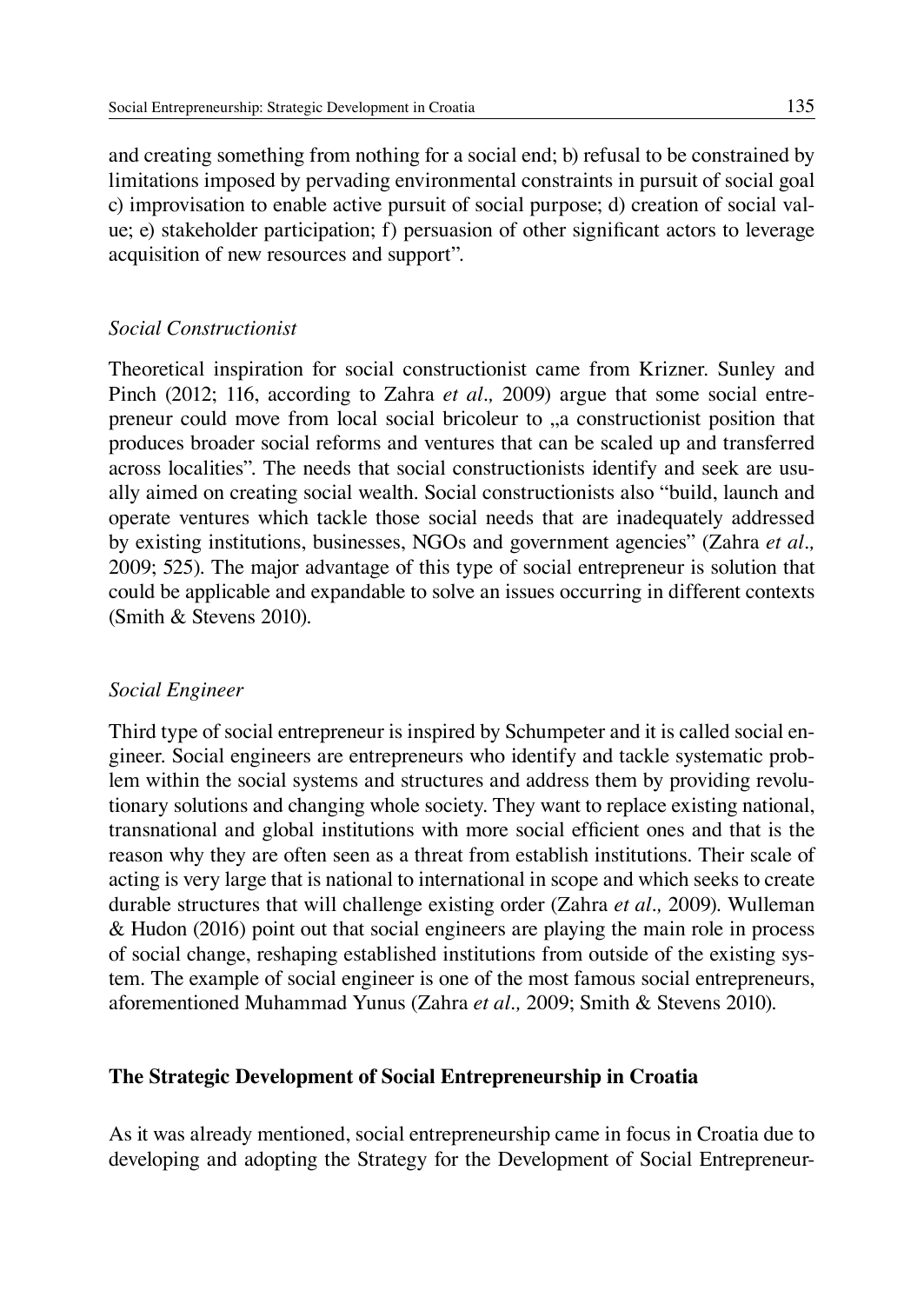ship in the Republic of Croatia for the period from 2015 to 2020. This Strategy is the fundament of strategic development of social entrepreneurship in Croatia and will be further analysed in this part of paper.

Prior to adopting the Strategy for the Development of Social Entrepreneurship, National Strategy for the Creation of an Enabling Environment for Civil Society Development (2012-2016) and Strategy for Combating Poverty and Social Exclusion in the Republic Croatia (2014 to 2020) were two national strategic documents that mentioned social entrepreneurship in a context of strategic development. National Strategy for the Creation of an Enabling Environment for Civil Society Development (2012-2016) adopted by the Government of the Republic of Croatia on 12 July 2012 is the national strategic document which prescribed measures intended for: a) encouraging social entrepreneurship development in civil society organisations; b) ensuring the sustainability of social entrepreneurship initiatives of civil society; c) raising public awareness about the role of CSOs in social and economic development (Government of the Republic of Croatia, 2012). The Strategy for Combating Poverty and Social Exclusion in the Republic Croatia (2014 to 2020) points out that social entrepreneurship can be a key solution for combating poverty and social exclusion. Thus, Strategy emphasizes the encouragement of social entrepreneurship as a strategic activity in a field of employment (Government of the Republic of Croatia, 2014).

The Strategy for the Development of Social Entrepreneurship in the Republic of Croatia (2015; 8) provides for the first time the criteria for defining social entrepreneurs in Croatia:

- a) Social entrepreneur achieves a balanced social, environmental and economic goal of business;
- b) Social entrepreneur is engaged in the production and transport of goods or services or art that generate revenues on the market, and has a favourable impact on the environment, contributes to the development of the local community and society at large;
- c) Social entrepreneur create new value and ensures financial sustainability in a way that three years after the establishment of business at least 25% of the income is planned to be or is realized by its entrepreneurial activities;
- d) Social entrepreneur uses at least 75% of the profit to invest in the development of its activities and the achievement of its primary business objective;
- e) Social entrepreneur is characterized by voluntary and open membership and a high degree of business autonomy;
- f) The Republic of Croatia, local and territorial (regional) self-government or a public authority may not be the sole founder of the social enterprise;
- g) Social entrepreneur is characterized by participatory decision-making process (involvement of stakeholders in transparent and accountable management), or the decision making is not exclusively related to the ownership or membership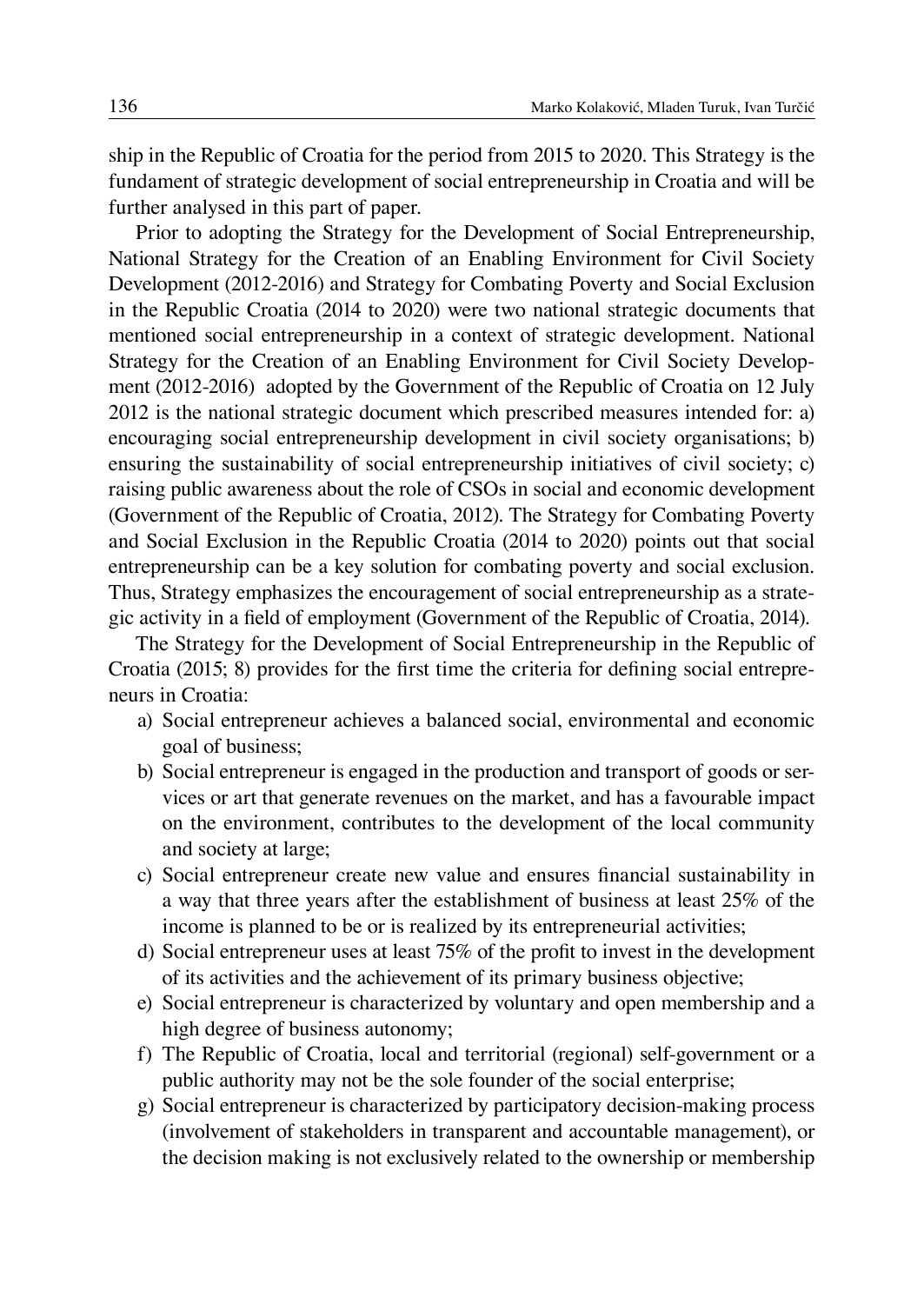structure but includes other stakeholders: employees, members, consumers, and other relevant organizations;

- h) Social entrepreneur monitors and evaluates its social, economic and environmental impact. Results of the evaluation are used in the planning and future steps to increase the impact of the business.
- i) In the case where social entrepreneur ceases to perform its activity, the assets (apart from the membership fees in cooperatives), after obligations towards creditors are fulfilled and losses from the previous period covered, must be transferred to the ownership of another social enterprise with same or similar goals or to the local community and local (regional) government which will use it for the development of social entrepreneurship.

Presented criteria are in accordance with criteria of European Commission and Thompson's characteristics (Thompson; 2008;153, taken from Thompson & Doherty; 2006) that determine the social enterprise. The characteristics of social enterprise are the following: "a) It has a social purpose; b) Its assets and wealth are used to create community benefit; c) It pursues this with (at least in part) trading activities. If it delivers services to clients which are paid for by a third party, as distinct from direct sales to a customer, this is still regarded as trading; d) Profits and surpluses are reinvested in the business and community rather than distributed to shareholders; e) Employees (or members) have some role in decision making and governance; f) The enterprise is held accountable to both its members and a wider community; g) There is either a double or triple bottom-line paradigm with an acceptable balance of economic, social and possibly environmental returns – which are audited". Vidović & Baturina (2016) consider that many of Strategy's criteria are formulated as wide requirements rather than as clear defined indicators. They suppose that there will be some certain difficulties to evaluate and monitor criteria, particularly as regards the requirements related to measuring impact. Šimleša *et al.* (2016) also point out the eighth criteria as a problematic and that some of the criteria within the Strategy will probably have to at least be further clarified so that they could be applied in the practice as easily as possible.

One of activity prescribed in the Strategy is activity *1.5 Establishing a Unique Social Entrepreneurs Register, Developing Criteria and Rules for Recognizing Social Entrepreneurs*. Each entrepreneur and/or enterprise that fulfils Strategy's criteria will be registered in Social Entrepreneurs Register for the period of three years. After three years, a social enterprise can again apply for registration in Register or will be deleted. Social Entrepreneurs Register will be an official list of social entrepreneurs in the Republic of Croatia and will be used as a basis for applying for financial supports and grants for its members. According to the Strategy, the implementation deadline for activity 1.5 was 2nd Quarter of 2016. Unfortunately, at the time of writing this paper, the activity 1.5 has not yet been implemented (2nd Quarter of 2017). Due to this reason, it is still unknown the exact number of social enterprises in the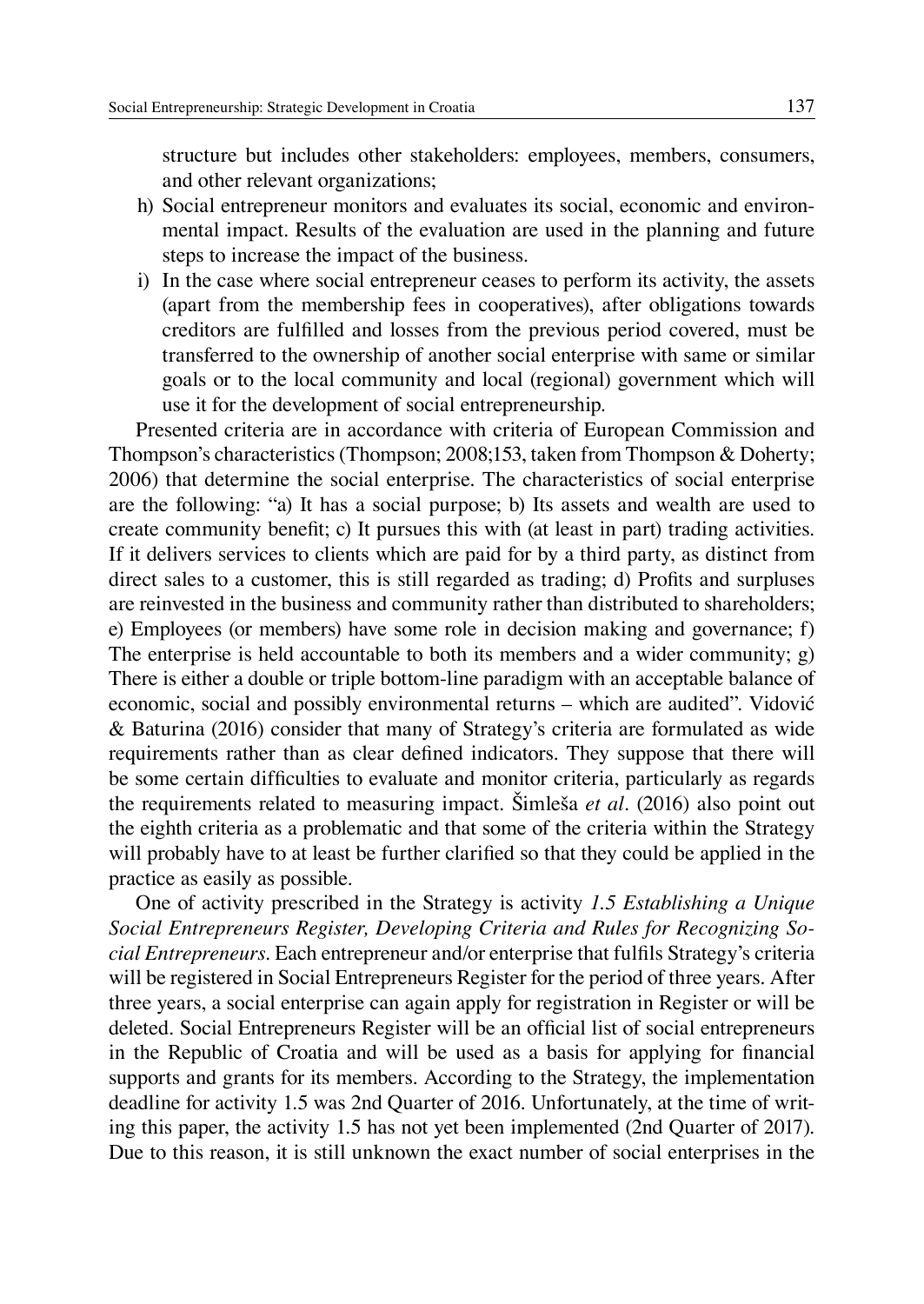Republic of Croatia. However, consulted stakeholders (in a project of mapping social enterprises in Croatia for the European Commission) assume that there are approximately from 40 to 210 social enterprises in the Republic of Croatia (ICF Consulting Services 2014).

The most of social enterprises operate within civil society organisations (whether by establishing a separate legal person, most often a cooperative or a company, which returns its profit to the CSO which founded it; or by organising a social entrepreneurship initiative within the organisation's own work - National Strategy for the Creation of an Enabling Environment for Civil Society Development from 2012 to 2016, 2012). Šimleša *et al.* (2015) state that social entrepreneurship manifests in Croatia through three legal entities, which are associations, cooperatives and private limited companies. Croatian legal framework still does not recognize social enterprise as separate legal entity.

The main objective of the Strategy for the Development of Social Entrepreneurship in the Republic of Croatia (Government of the Republic of Croatia 2015; 20) is "creating a supportive environment for the promotion and development of social entrepreneurship in the Republic of Croatia in order to reduce regional differences and ensure employment growth and more just distribution and management of social well-being." Furthermore, the specific objectives of the Strategy are:

- a) to establish and improve the legislative and institutional framework for the development of social entrepreneurship;
- b) to establish a financial framework for social entrepreneurship;
- c) to promote the importance of and the role of social entrepreneurship through formal and informal forms of education;
- d) to ensure the visibility of the role and possibilities of social entrepreneurship in Croatia and provide information to the general public.

Social Business Initiative from the European Commission (2011) highlights the three main problems that hinder the development of social entrepreneurship and accordingly three mayor key actions divided in eleven key actions. The first problem for social enterprises is certainly a difficulty of finding funds. Thus, the first major key action is a) Improving access to funding. The second problem is low degree of recognition of social entrepreneurship. Therefore, the second major key action is b) Increasing the visibility of social entrepreneurship. Third problem is that social entrepreneurship is often not defined and it does not mean the same from country to country especially when we are talking about regulatory environment at European and national level. Accordingly, third major key action is c) Improving the legal environment. Specific objectives of Croatian National Strategy are complying with three major key actions from Social Business Initiative.

Measures and activities of the Strategy are included in the Operational Programme Efficient Human Resources 2014 - 2020 (European Social Fund) under the specific objective 9.v.1 Increasing the number and viability of social enterprises and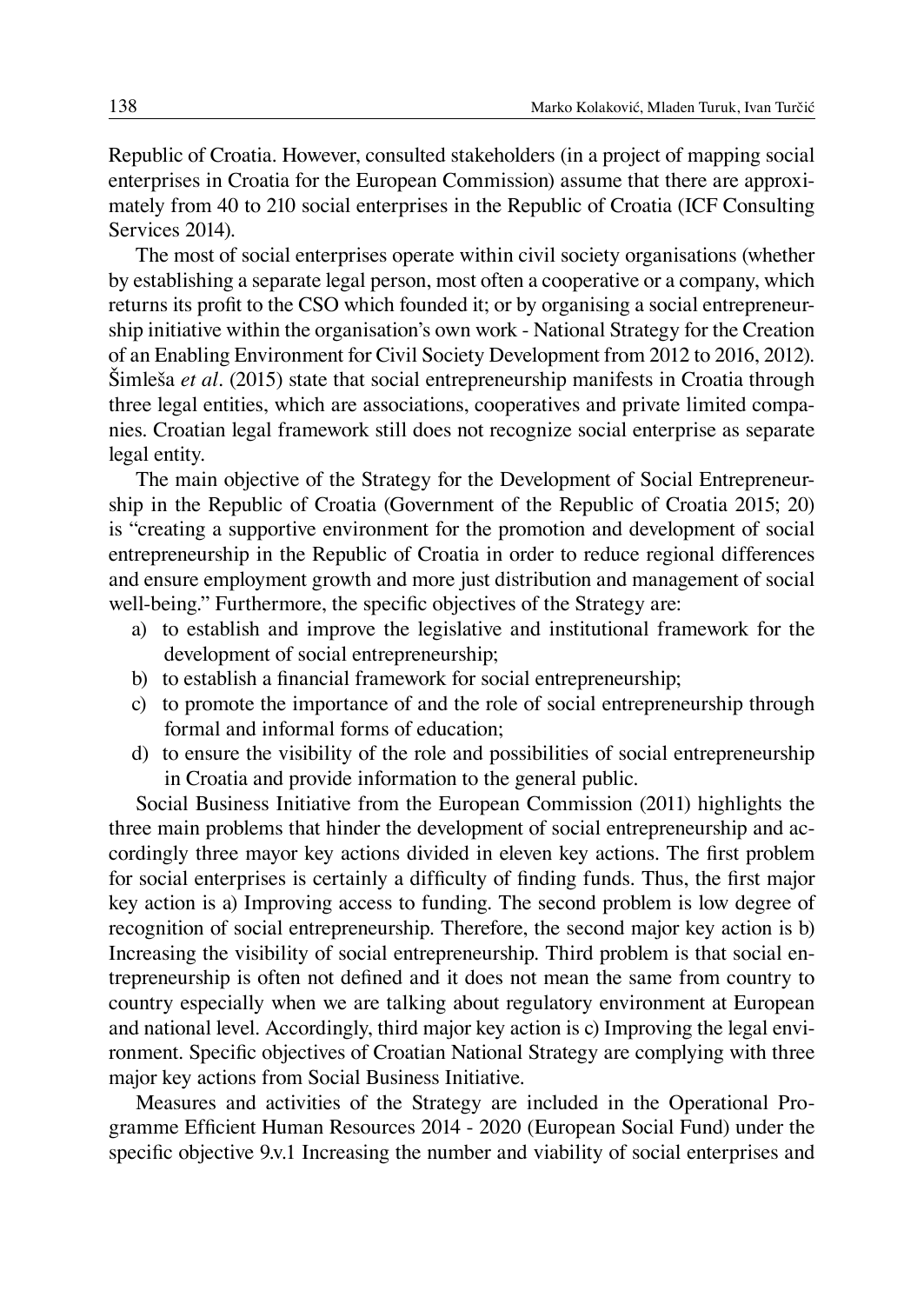their employees, with an allocation of EUR 32 million or EUR 37,647,058.82 when national co-financing is included (Government of the Republic of Croatia 2015).

Table 2: Overview of the financial part of the Strategy for the Development of Social Entrepreneurship in the Republic of Croatia (all amounts in HRK)

|                      | Measure                                                                                                     |                                                                                                      |                                                                                          |                                                                                       |                                                                               |  |  |  |
|----------------------|-------------------------------------------------------------------------------------------------------------|------------------------------------------------------------------------------------------------------|------------------------------------------------------------------------------------------|---------------------------------------------------------------------------------------|-------------------------------------------------------------------------------|--|--|--|
| Activity             | Defining and<br>Development<br>of Legislative<br>and Institutional<br>Framework for<br>Social Entrepreneurs | Improving the<br>Availability<br>of Financial<br>Instruments<br>Intended for Social<br>Entrepreneurs | Promotion of<br>Education on the<br>Importance and<br>Role of Social<br>Entrepreneurship | Promotion of<br>Public Visibility<br>and Recognition<br>of Social<br>Entrepreneurship | Monitoring of<br>the Strategy<br>Implementation<br>(Including)<br>Evaluation) |  |  |  |
| 1.                   | 3,000,000.00                                                                                                | 24,000,000.00                                                                                        | 4,000,000.00                                                                             | 4,000,000.00                                                                          | 100,000.00                                                                    |  |  |  |
| 2.                   | 300,000.00                                                                                                  | 40,000,000.00                                                                                        | 18,000,000.00                                                                            | 2,000,000.00                                                                          |                                                                               |  |  |  |
| 3.                   | 200,000.00                                                                                                  | 8,000,000.00                                                                                         | 6,000,000.00                                                                             | 2,000,000.00                                                                          | 300,000.00                                                                    |  |  |  |
| 4.                   | 400,000.00                                                                                                  | 45,000,000.00                                                                                        | 32,000,000.00                                                                            | 6,500,000.00                                                                          |                                                                               |  |  |  |
| 5.                   | 100,000.00                                                                                                  | 43,850,000.00                                                                                        | 2,000,000.00                                                                             | 2,000,000.00                                                                          |                                                                               |  |  |  |
| 6.                   | 2,400,000.00                                                                                                |                                                                                                      | 3,000,000.00                                                                             |                                                                                       |                                                                               |  |  |  |
| 7.                   | 3,500,000.00                                                                                                |                                                                                                      | 6,000,000.00                                                                             |                                                                                       |                                                                               |  |  |  |
| 8.                   | 2,000,000.00                                                                                                |                                                                                                      | 2,000,000.00                                                                             |                                                                                       |                                                                               |  |  |  |
| 9.                   | 6,000,000.00                                                                                                |                                                                                                      | 2,000,000.00                                                                             |                                                                                       |                                                                               |  |  |  |
| <b>SUM</b>           | 7,900,000.00                                                                                                | 160,850,000.00                                                                                       | 75,000,000.00                                                                            | 16,500,000.00                                                                         | 400,000.00                                                                    |  |  |  |
| TOTAL 270,650,000.00 |                                                                                                             |                                                                                                      |                                                                                          |                                                                                       |                                                                               |  |  |  |

Source: Government of the Republic of Croatia (2015; 43)

As we can see from the presented table above, financial part of the Strategy is divided in five measures that are in the accordance with specific objectives of the Strategy. First and third measures *Defining and Development of Legislative and Institutional Framework for Social Entrepreneurs* and *Promotion of Education on the Importance and Role of Social Entrepreneurship* both have nine activities which is the maximum while the fifth measure *Monitoring of the Strategy Implementation (Including Evaluation)* has prescribed the smallest number of activities of all measures – three activities.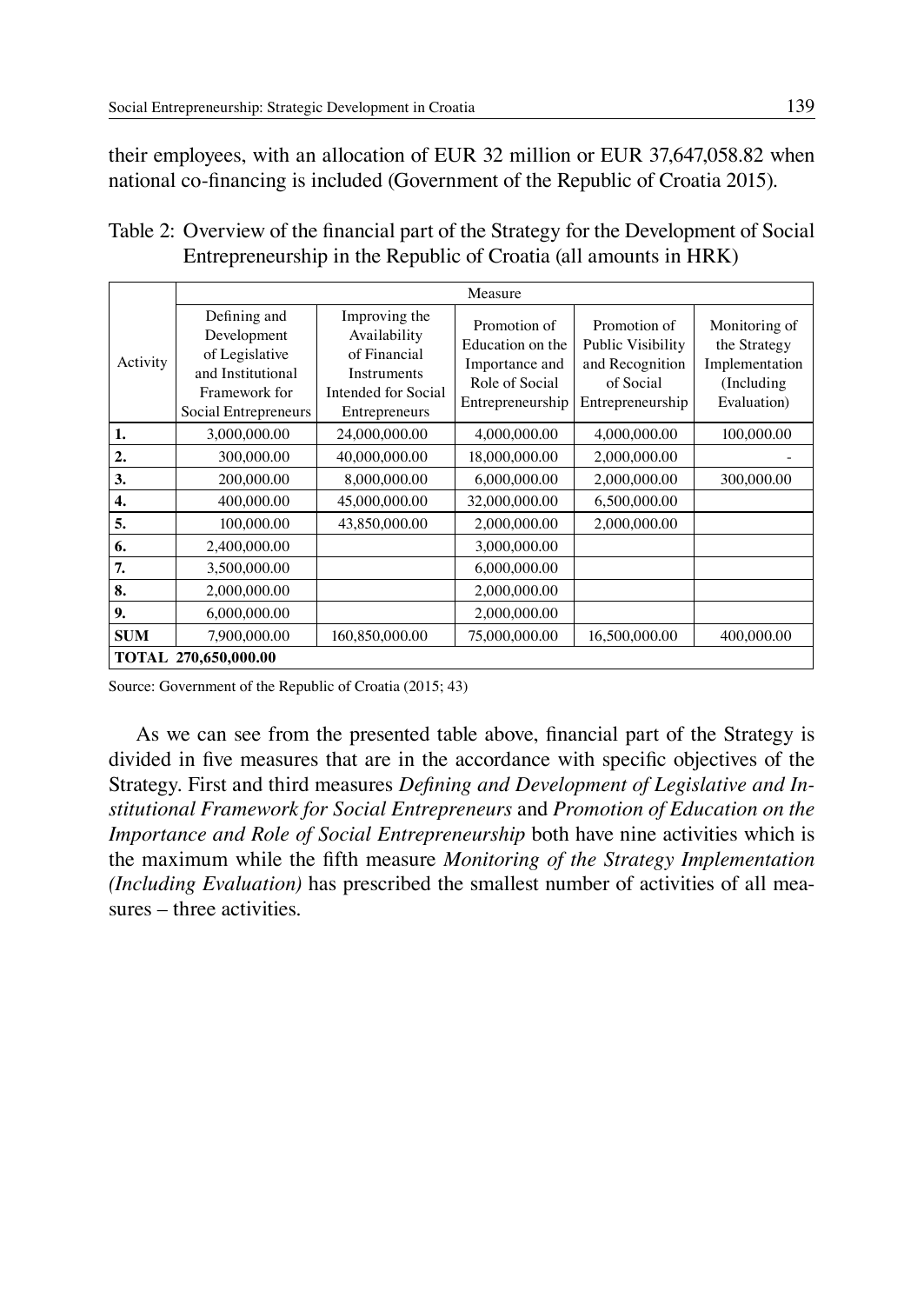

# Figure 1: Share of each measure in the total amount of grant Figure 1: Share of each measure in the total amount of grant

Source: Author's creation based on Government of the Republic of Croatia (2015) Source: Author's creation based on Government of the Republic of Croatia (2015)

Measure *Improving the Availability of Financial Instruments Intended for Social Entrepreneurs* has the highest share in the total amount of grant (61.71%). This measure should improve access to funding for social entrepreneurs because the most social entrepreneurs are faced with the problems of financing their social-entrepreneurial ventures. The second largest sum is intended to measure *Promotion of Ed*neurial ventures. The second largest sum is intended to measure *Promotion of Education on the Importance and Role of Social Entrepreneurship (28.77%)*. Perić & Delić (2014) in their paper emphasize that students in Croatia are not familiar with the concept of social entrepreneurship and its role. Also, there is an insufficient attention given to social entrepreneurship in the educational programmes of faculties and universities. The implementation of activities planned for this measure should remedy the aforementioned problem. The other three measures were given lesser funding, together less than 10% of the total sum.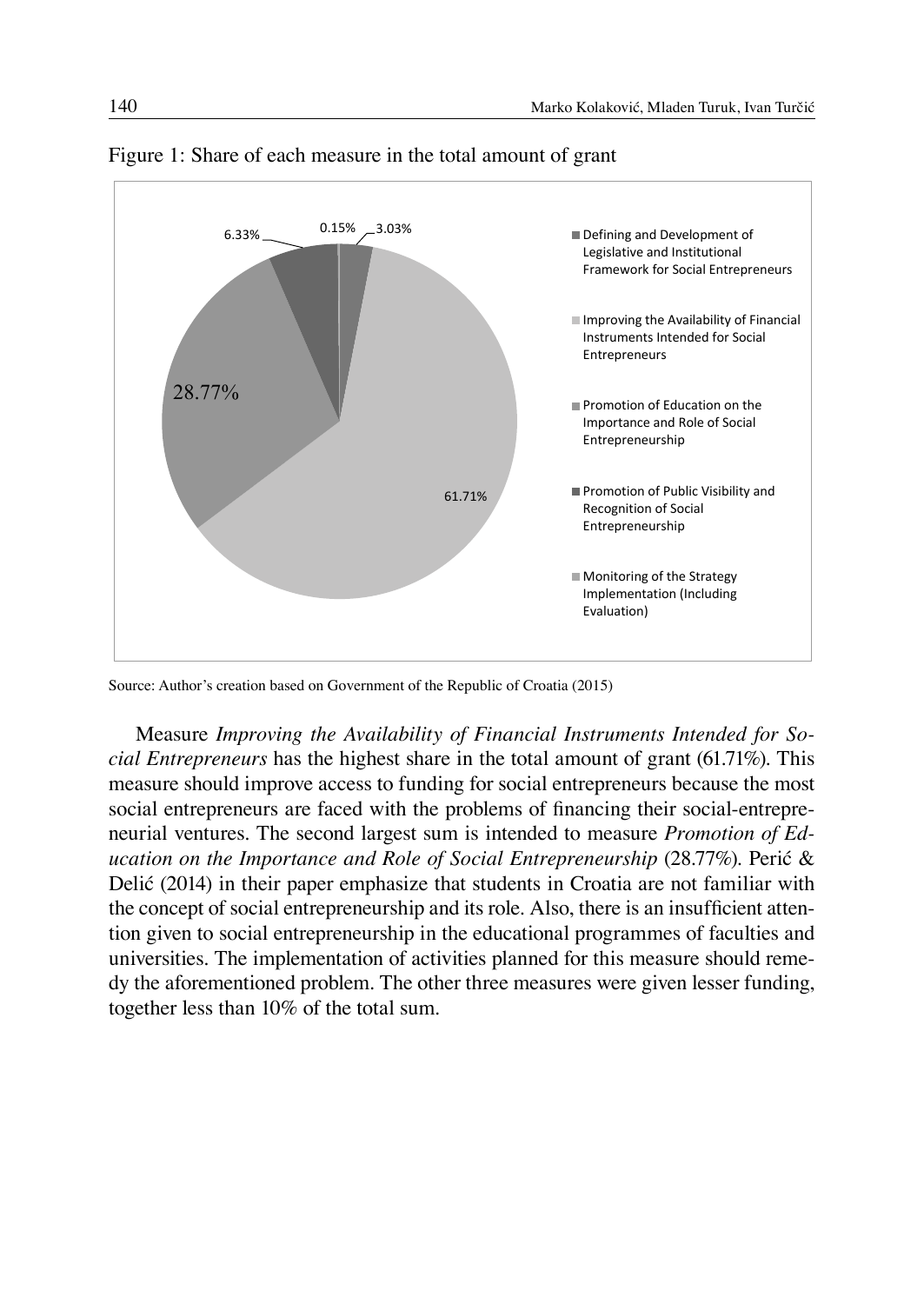#### **Conslusion**

Social entrepreneurship is still in phase of infancy in the Croatia. However, adopting the Strategy for the Development of Social Entrepreneurship in the Republic of Croatia (2015 to 2020) is certainly a step forward in strategic development of social entrepreneurship. The major problem of Strategy is the delay in implementation of activities. For instance, activity *Establishing a unique Social Entrepreneurs Register* still has not been executed although the set implementation date was 2nd Quarter of 2016. Because of that, the exact number of social enterprises in Croatia is unknown. Thus, the creation of the Social Entrepreneurs Register must be a priority. There is currently no specific law defining or regulating social enterprise in Croatia and the next step after implementation of planned measures and activities should be to consider of creation institutional and legal framework for new legal entity – social enterprise as new strategic impulse in strengthening the developing position of social entrepreneurship in Croatia.

#### **REFERENCES**

- Abu-Saifan, S. (2012). Social Entrepreneurship: Definition and Boundaries. *Technology Innovation Management Review*, *February 2012: Technology Entrepreneurship*, 22-27. Retrieved from http://www.timreview.ca/sites/default/files/article\_PDF/Saifan\_TIMReview\_February2012\_2.pdf
- Ashoka, Retrieved from https://www.ashoka.org/en/ashokas-history; https://www.ashoka.org/en/story/ new-gam
- Austin, J., Stevenson, H. & Wei-Skillern, J. (2006) Social and commercial entrepreneurship: Same, different, or both?, *Entrepreneurship Theory and Practice,* 30(1), 1–22. DOI: 10.1111/j.1540- 6520.2006.00107.x
- Bacq, S. & Janssen, F. (2011). The multiple faces of social entrepreneurship: A review of definitional issues based on geographical and thematic criteria,. *Entrepreneurship & Regional Development,* 23(5–6), 373–403. DOI: 10.1080/08985626.2011.577242
- Bayulgen, O. (2008). Muhammad Yunus, Grameen Bank and the Nobel Peace Prize: What Political Science Can Contribute to and Learn From the Study of Microcredit, *International Studies Review*, 10, 525-547. DOI: 10.1111/j.1468-2486.2008.00803.x
- Bornstein, D & Davis, S (2010). *Social Entrepreneurship: What Everyone Needs to Know*. New York: Oxford University Press.
- Choi, N. & Majumdar, S. (2014). Social entrepreneurship as an essentially contested concept: Opening a new avenue for systematic future research. *Journal of Business Venturing*, 29(3), 363–376. DOI: 10.1016/j.jbusvent.2013.05.001
- Dees, J. G. (2001). The meaning of "Social Entrepreneurship". Comments and suggestions contributed from the Social Entrepreneurship Founders Working Group. Durham: Center for the Advancement of Social Entrepreneurship, Fuqua School of Business, Duke University. Retrieved from http://www.caseatduke.org/documents/dees\_sedef.pdf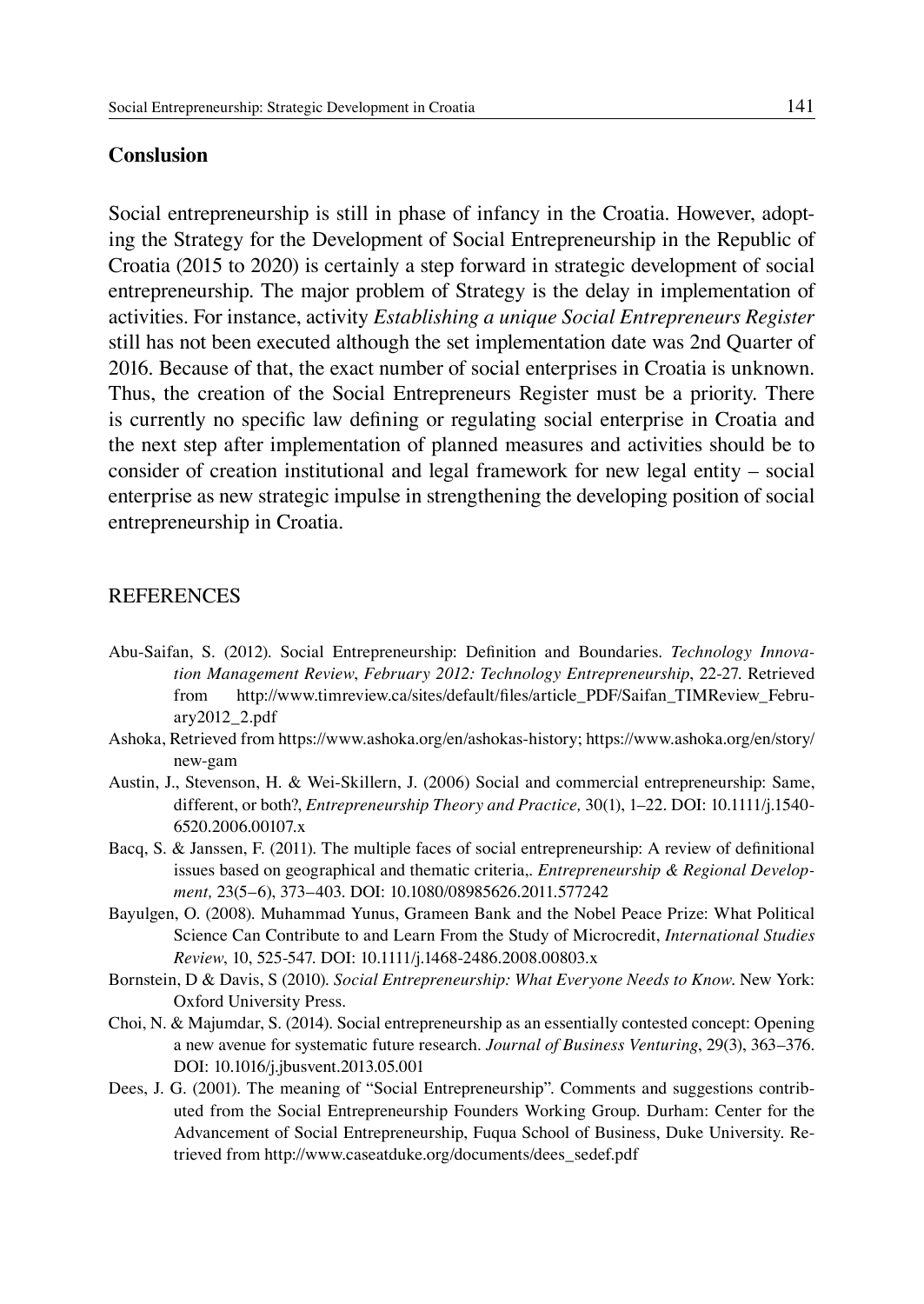- Di Domenico, M., Haugh, H. & Tracey, P. (2010). Social Bricolage: Theorizing Social Value Creation in Social Enterprises. *Entrepreneurship Theory And Practice*, 34 (4), 681-703. DOI: 10.1111/j.1540-6520.2010.00370.x
- European Commission. (2011). *Social Business Initiative Creating a favourable climate for social enterprises, key stakeholders in the social economy and innovation*. Communication from the Commission to the European Parliament, the Council, the European Economic and Social Committee and the Committee of the Regions COM(2011) 682 final. Brussels: European Commission. Retrieved from http://ec.europa.eu/internal\_market/social\_business/docs/ COM2011\_682\_en.pdf
- Fowler, A. (2000). NGDOs as a moment in history: Beyond aid to social entrepreneurship or civic innovation? *Third World Quarterly*, 21(4), 637–654. DOI: 10.1080/713701063
- Government of the Republic of Croatia. (2012). *National Strategy for the Creation of an Enabling Environment for Civil Society Development from 2012 to 2016*. Retrieved from http://www. ohchr.org/Documents/AboutUs/CivilSociety/ReportHC/states/5\_Croatia\_National%20Strategy-Civil%20Society-Croatia-2012-2016-eng.pdf
- Government of the Republic of Croatia. (2014). *Strategy for Combating Poverty and Social Exclusion in the Republic Croatia from 2014 to 2020.* Retrieved from https://vlada.gov.hr/User-DocsImages/ZPPI/Strategije/STRATEGY\_COMBATING\_POVERTY\_SOCIAL\_EXCLU-SION\_2014\_2020.pdf
- Government of the Republic of Croatia. (2015). *Strategy for the Development of Social Entrepreneurship in the Republic of Croatia for the period from 2015 to 2020*. Retrieved from http://www. esf.hr/wordpress/wp-content/uploads/2015/02/Strategija-razvoja-dru%C5%A1tvenog-poduzetni%C5%A1tva-u-RH-za-razdoblje-2015-2020.pdf
- ICF Consulting Services (2014) *A map of social enterprises and their eco-systems in Europe, Country Report: Croatia*. Brussels: European Commission. Retrieved from http://ec.europa.eu/social/ BlobServlet?docId=12991&langId=en
- Lasprogata, G. A. & Cotten, M. N. (2003). Contemplating enterprise: The business and legal challenges of social entrepreneurship. *American Business Law Journal*, 41(1), 67-113. DOI: 10.1111/ j.1744-1714.2003.tb00002.x
- Leadbeater, C. (1997). *The rise of the social entrepreneur*. London: Demos.
- Mair, J. & Marti, I. (2006). Social entrepreneurship research: A source of explanation, prediction, and delight. *Journal of World Business*, 41(1), 36–44. DOI: 10.1016/j.jwb.2005.09.002
- Nicholls, A. (2006). *Social entrepreneurship: New models of sustainable social change*. New York: Oxford University Press.
- Nobel Prize, The Official Web Site of the Nobel Prize. Retrieved from http://www.nobelprize.org/ nobel\_prizes/peace/laureates/2006/yunus-bio.html
- OECD (2010). Social entrepreneurship and social innovation. In *SMEs, entrepreneurship and innovation*. OECD studies on SMEs and entrepreneurship, 185-215, Paris: OECD Publishing. Retrieved from http://ec.europa.eu/internal\_market/social\_business/docs/conference/oecd\_ en.pdf
- Peredo, A. M. & McLean, M. (2006). Social entrepreneurship: A critical review of the concept. *Journal of World Business*, 41(1), 56-65. DOI: 10.1016/j.jwb.2005.10.007
- Perić, J. & Delić, A. (2014). Social entrepreneurship in Croatia: Do regional disparities influence young people's perception of social entrepreneurship as a potential career path? *Ekonomski vjesnik/ Econviews*, XXVII (1), 81 – 92. Retrieved from https://hrcak.srce.hr/file/188672
- Schwab Foundation. Retrieved from http://www.schwabfound.org; http://www.schwabfound.org/content/what-social-entrepreneur